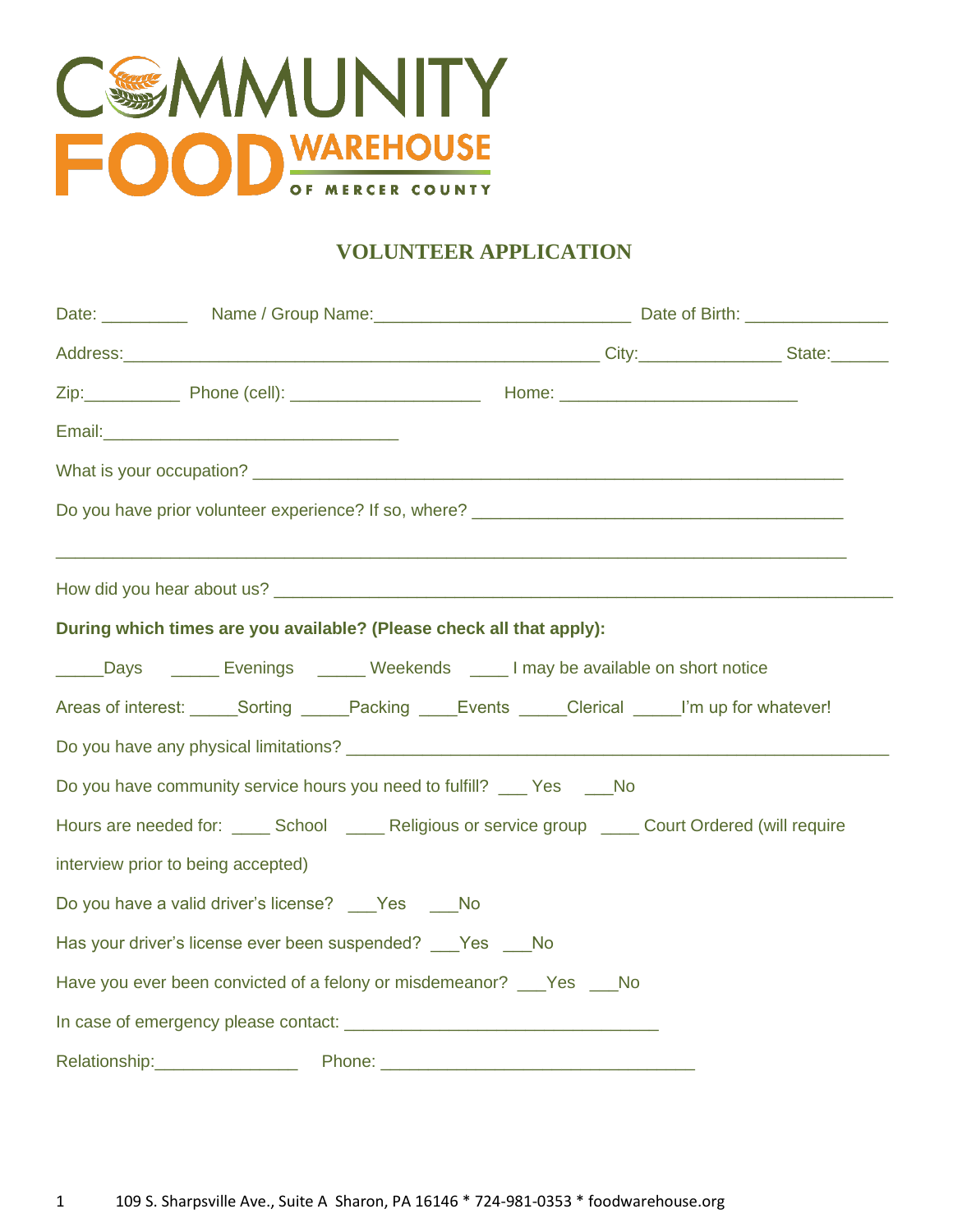#### **I understand that:**

-The relationship between the Community Food Warehouse of Mercer County (CFWMC) and volunteers is an "at will" arrangement and may be terminated at any time without cause by either the volunteer or the CFWMC. -During the course of volunteering with the CFWMC, I may work with confidential information. I agree to keep such information in the strictest confidence.

- I must abide by the volunteer policies and procedures outlined below, as well as all other CFWMC policies. - I understand that no person under the age of 18 is permitted to volunteer, unless their parent/guardian is present **OR** they are part of a group/club/organization where all participants over the age of 18 have completed and turned in both their Pennsylvania Child Abuse History Clearances (CY113) & their Pennsylvania Criminal Record Checks (SP4-164) to our Volunteer Coordinator. These clearances are free for volunteers.

\*Persons over the age of 10 may volunteer for special events and BackPack packing with adult supervision.

-The Community Food Warehouse over the years has worked with area churches and faith communities to address nutritional insecurity. Those relationships are much appreciated and valued. In an effort to respect the differences in those churches, and to respect those who volunteer who do not attend a church, we ask all individuals and groups who wish to pray before an activity at the CFW to do so prior to the activity in a space outside the building.

# *-I have read and agree to the above statements, the Code of Ethics and the CFW Political Policy listed in this volunteer application.*

| Signature:                                             |  |
|--------------------------------------------------------|--|
| Date:                                                  |  |
| Signature of legal guardian (if under 18 years old): _ |  |
| Date:                                                  |  |

#### **Photo Release:**

I hereby give permission to the Community Food Warehouse of Mercer County (CFWMC) to use my photos and likeness in all forms and media for advertising, portfolio, demo, trade, editorial, altering without restriction or compensation. I hereby release and hold harmless CFWMC and/or the photographer all forms of claims and liability related to my photo usage.

I further acknowledge that my participation is voluntary and that I will not receive financial compensation of any type associated with the taking or publication of these photographs. I acknowledge and agree that publication of said photos confers no rights of ownership or royalties whatsoever.

I hereby release the CFWMC, its contractors, its employees, and any third parties involved in the creation or publication of marketing materials, from liability for any claims by me or any third party in connection with my participation.

| Date:      | <b>Print Name:</b>                         |
|------------|--------------------------------------------|
| Signature: |                                            |
|            | Signature of legal guardian (if under 18): |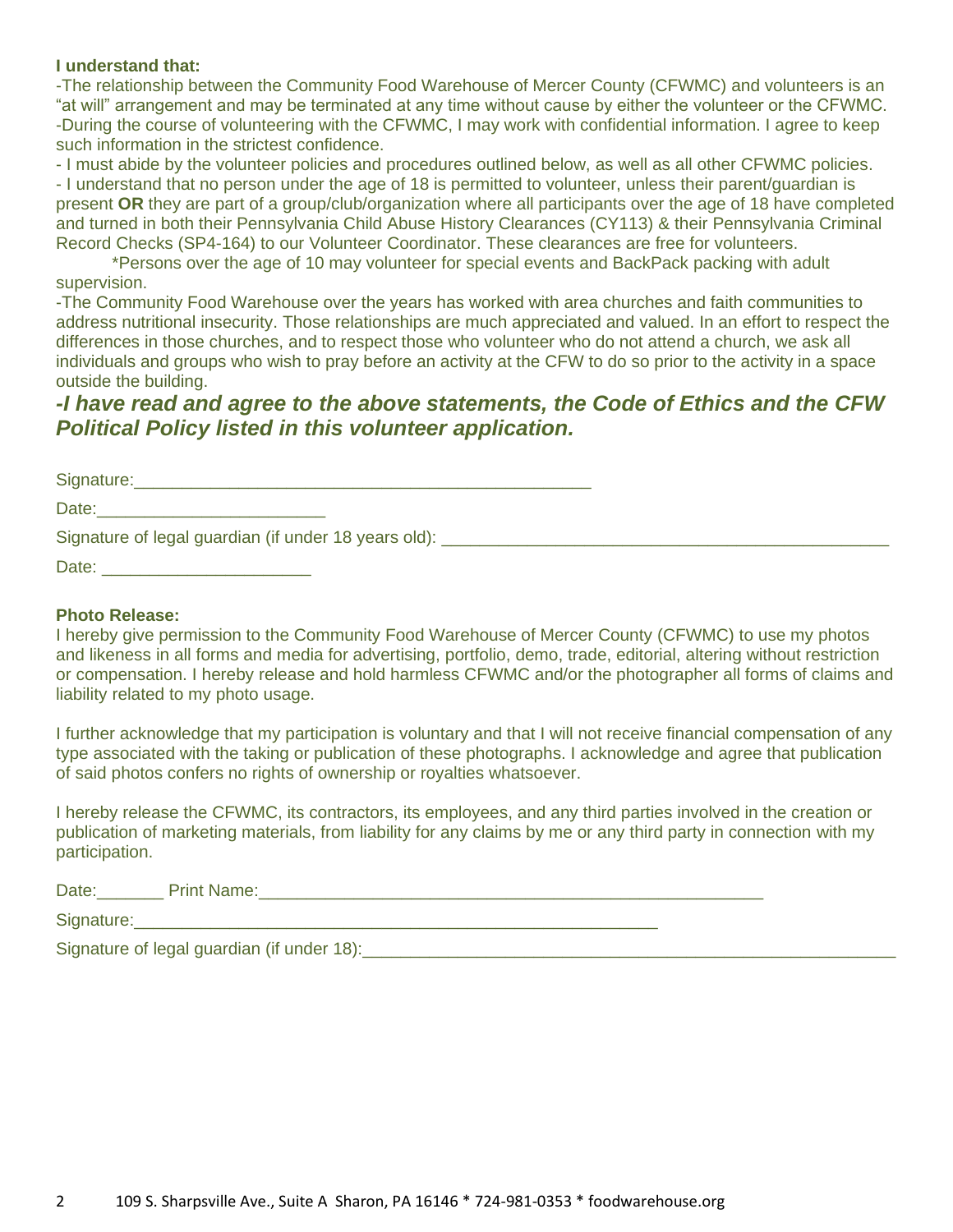**We appreciate your service to the Community Food Warehouse and will do our utmost to ensure that your experience with us is rewarding, productive and safe. In order to do so, we ask that all volunteers follow the guidelines below. Failing to do so may result in termination of volunteer opportunities.** 

- · If you are sick, please refrain from volunteering to help prevent the spread of germs and viruses.
- · No running, smoking or wearing noise blocking headphones in the warehouse.
- · Eating or drinking is not permitted in the warehouse.
- · No glass in the Warehouse. Glass is restricted to office or break areas.
- · No person with boils, sores, etc. is permitted in food areas.
- · Climbing on the equipment, machinery or pallets is prohibited.
- · Please stay out of the way of equipment traffic.
- · No one under the influence of drugs and/or alcohol will be permitted to volunteer.
- · Report all accidents and injuries immediately to warehouse staff.

· Wash your hands before and after handling food items, observe good housekeeping habits, and maintain good personal hygiene.

· Report any safety hazards you see immediately.

· Use proper lifting techniques: when lifting heavy objects, use your legs to push upwards, keep your back straight and your body balanced. Don't attempt to lift over 30 pounds without assistance.

· Only designated Food Warehouse staff is permitted to operate equipment.

· Running, horseplay, throwing food, riding pallet jacks and stepping on pallets is not permitted and may result in dismissal.

· Food and other products may not be removed from the warehouse.

· Sexual harassment, violence, harassing behavior, or offensive speech will not be tolerated and will result in immediate dismissal.

· Volunteers are responsible for cleaning up their personal lunch area.

· CFW may provide face masks and gloves when necessary.

### **COMMUNITY FOOD WAREHOUSE OF MERCER COUNTY STAFF/VOLUNTEER CODE OF ETHICS**

## **INTRODUCTION**

Community Food Warehouse of Mercer County is synonymous with charitable service. Our organization has earned the public trust, nurtured by years of ethical, honest and responsible charitable service by its employees and volunteer representatives.

This Code of Ethics is the policy of Community Food Warehouse of Mercer County and expresses fundamental values. Accordingly, this code guides the conduct of staff and volunteers. This Code of Ethics will be completed by each staff/volunteer annually.

## **PERSONAL INTEGRITY**

- Respect and seek out the truth and avoid misrepresentation.
- Ensure fairness and objectivity in all activities.
- Set an example for high standards of professionalism.
- Honor the right of privacy of all people, including co-workers, volunteers, contributors and beneficiaries.

## **CONFLICT OF INTEREST**

Staff/Volunteers shall avoid any activity or outside interest which conflicts or appears to conflict with the best interests of Community Food Warehouse of Mercer County, including involvement with a current or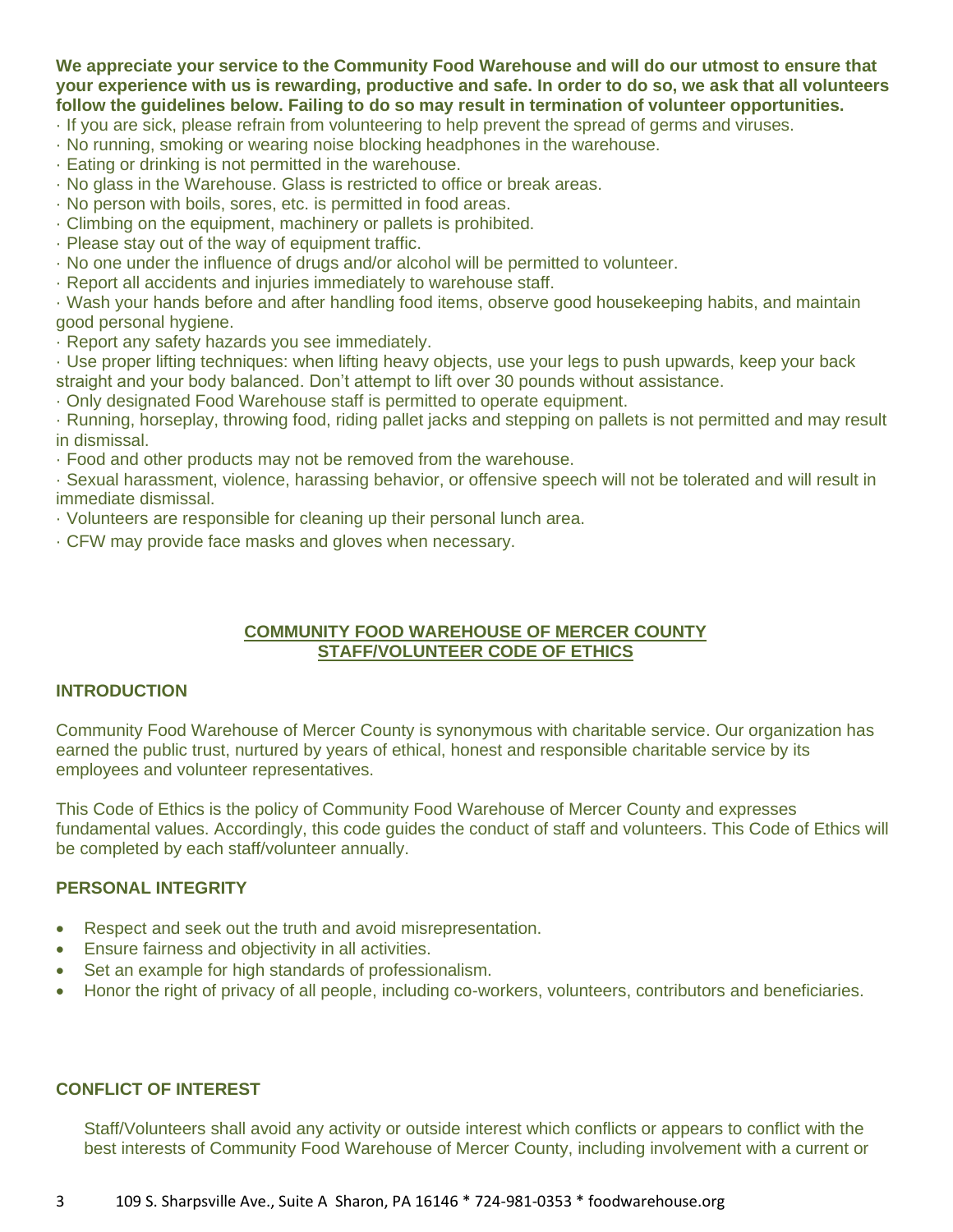potential Community Food Warehouse of Mercer County vendor, grantee, or competing organization, unless disclosed to and approved by the Executive Director.

#### **PERSONAL GAIN**

Do not use Community Food Warehouse of Mercer County resources for personal gain. Do not solicit or accept gratuities, gifts or favors, other than promotional gifts of nominal value.

#### **SOLICITATIONS**

Do not solicit or distribute literature for purposes inconsistent with the Community Food Warehouse of Mercer County on CFWMC premises.

#### **CONFIDENTIAL INFORMATION/DISCLOSURE**

Ensure that all information which is confidential or privileged or which is not publicly available is not disclosed inappropriately. Community Food Warehouse of Mercer County employees are obligated to disclose any violations or perceived breaches of the Code of Ethics of which they are aware. Disclosure should be made to the Executive Director. Any reported breaches will be investigated and appropriate action, if needed, will be taken. Community Food Warehouse of Mercer County encourages all to be prompt, open and forthright in reporting perceived breaches of the Code of Ethics.

#### **POLITICAL COMMUNICATION POLICY**

As a 501c3 non-profit organization, the Community Food Warehouse of Mercer County must abide by numerous rules in order to comply with its tax-exempt status. These rules include limitations to the involvement of staff, volunteers and board members, when acting on behalf of the Community Food Warehouse, regarding political issues and political activities.

Community Food Warehouse believes in and supports the First Amendment Right of free speech. However, this policy is meant to ensure that political communication is an individual expression and not perceived as being made on behalf of the Community Food Warehouse. For this reason, the organization's name or logo cannot be associated with this type of communication and must be excluded from anything that supports or expresses opposition for an elected official or candidate in conjunction with CFW events and activities.

Violating this policy jeopardizes the organization's ability to serve the public. Below is a guide which helps explain the CFW's abilities and limitations.

#### Background: Johnson Amendment

The Johnson Amendment is a federal law in the U.S. tax code that prohibits all 501c3 non-profit organizations from endorsing or opposing political candidates. Violation of this policy can result in the loss of an organization's non-profit, tax-exempt status.

#### What indicates I am supporting or opposing a political candidate?

As a representative of the CFW one cannot, at any time, use any form of communication that clearly expresses or suggests an elected official or candidate should or should not continue to serve in their position, is or is not the right person for office or is or is not a bad person who should not be in office.

It is against policy to associate CFW with one's personal political beliefs, whether on or off the clock. For example, making statements about political parties, elected officials or candidates while wearing CFW name or logo or representing CFW at an event is against policy. You could be perceived, at that time, as a representative of the organization.